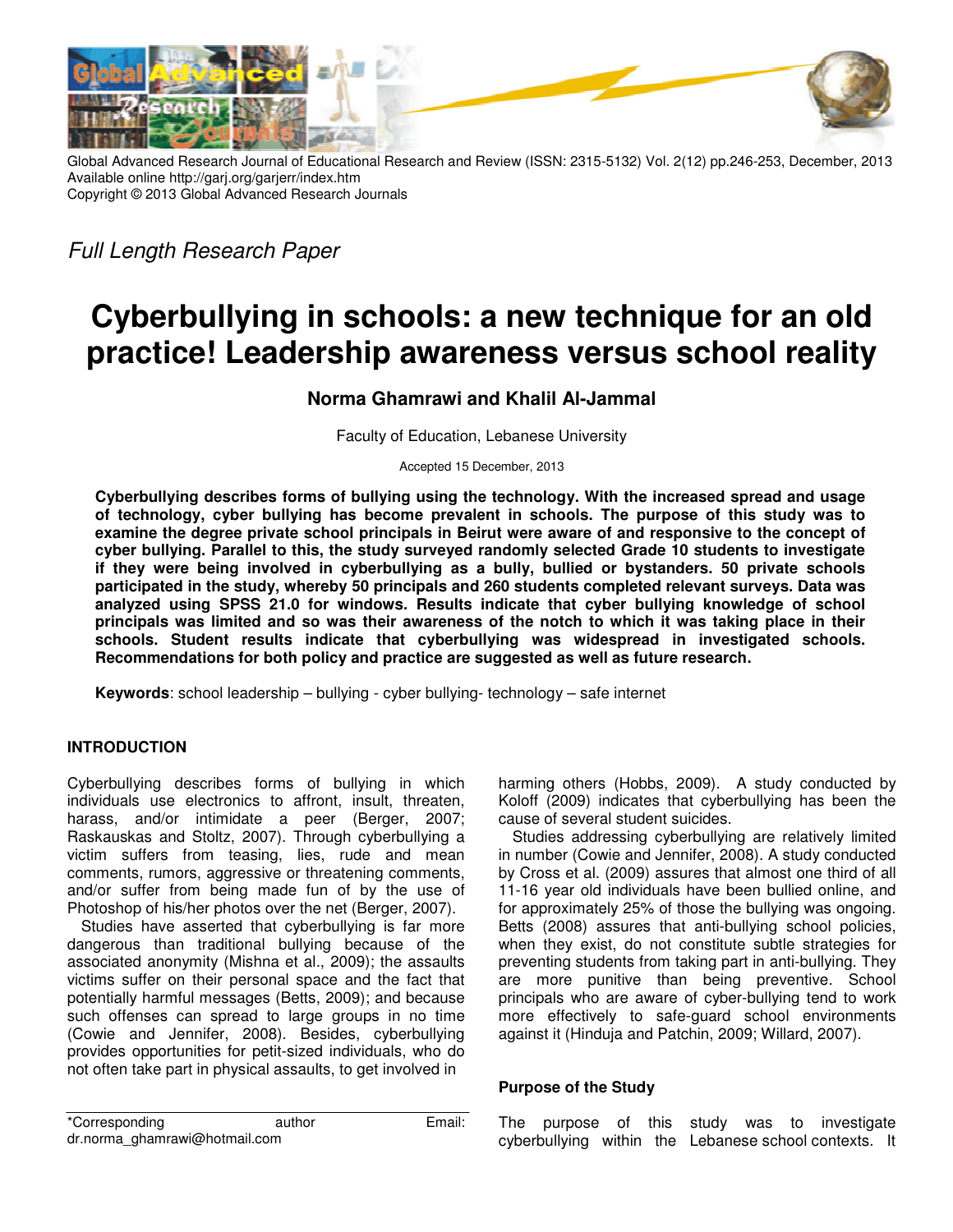aimed at examining the degree private school principals in Beirut were aware of and responsive to the concept of cyber bullying. Parallel to this, the study surveyed randomly selected Grade 10 students to investigate if they were being involved in cyberbullying as a bully, bullied or bystanders.

Particularly, this study aimed at eliciting answers to the following research questions:

1- To what extent are school principals concerned about cyberbullying?

2- How are school principals managing cyberbullying problems?

3- How is the concept of cyberbullying introduced and discussed with students?

4- Are Grade 10 students in participant schools involved in cyberbullying in any form?

5- What are the means of cyberbullying in which Grade 10 students are engaged?

#### **Importance of the Study**

The international literature indicates that there are some studies that have addressed cyberbullying from the view point of students (Hinduja and Patchin, 2007; Underwood, 2003), however, a very limited number of studies have considered school principals' perspectives (Shariff, 2008; Willard, 2007). Within the Lebanese context, there is no single published study that has approached cyberbullying. Thus, this study is of value to both national and international readership. With a better understanding of cyberbullying, schools, parents, and community can more effectively work to create safer environments for students (Hinduja and Patchin, 2009; Willard, 2007).

#### **Review of Related Literature**

## **Cyberbullying**

Belsey (2004) describes cyberbullying by stating that: "Cyberbullying involves the use of information and communication technologies such as e-mail, cell phone and pager text messages, instant messaging, defamatory personal Web sites, and defamatory online personal polling Web sites, to support deliberate, repeated, and hostile behavior by an individual or group that is intended to harm others ( p. 8). According to Raskauskas and Stoltz (2007), it is means for indirect aggression in which the victims suffer from insult, derision, intimidation, harassment and threat. The bullies, through this indirect aggression often manipulate peer relationships resulting in huge damage by repeatedly spreading lies, disseminating rumors, poking fun of bullied, or even threatening and exerting aggression on them (Berger, 2007). Cyberbullying can be exercised through the

internet via which bullies affects bullies by texting them anonymous messages and pictures which could or not be witnessed by bystanders (Raskauskas and Stoltz, 2007; Dehue, Bolman, and Vollink, 2008).

Cyberbullying has been considered as a more dangerous form of bullying as it is not bounded to by a specific time and place (Erb, 2006; Dehue et al., 2008; Feinberg and Robey, 2008). Thus, the authority of schools over cyberbullying is not a full one (Anderson and Sturm, 2007).

#### **Dangers of Cyberbullying**

Cyberbullying can result in very serious harm on the bullied (Belsey, 2004; Li, 2006; Berger, 2007; Raskauskas and Stoltz, 2007; Hinduja and Patchin, 2007; Dehue et al., 2008; Feinberg and Robey, 2008 Feinberg and Robey, 2008; Smith et al., 2009). It can "undermine school climate, interfere with victims' school functioning, and put some students at risk for serious mental health and safety problems" (Feinberg and Robey, 2008, p. 10).

Bullies can practice it anywhere and anytime without having their identities unveiled (Keith and Martin, 2005; Sparling, 2004). Research have shown that the bullies often express things virtually that they would never ever dare to utter on face-to-face basis (Keith and Martin, 2005; Sparling, 2004; Willard, 2007). The harm on bullied can last for a very long period of time as it shakes the bullied self-efficacy (Willard, 2007). In some cases, suicide has been reported as a result of cyberbullying (Koloff, 2008).

Both parents and school principals seem to be limited in knowledge about cyberbullying as the literature indicates (Smith, Mahdavi, Carvalho, Fisher, Russell, and Tippett, 2008). This has the effect of making cyber bullying a very negative experience to victims as they often find themselves helpless and without any kind of support from schools or family as they tend to hide this kind of bullying they are suffering from because they often feel ashamed (Raskauskas and Stoltz, 2007), so they rarely come forward and discuss what they have been subjected to (Hinduja and Patchin, 2008; Juvonen and Gross, 2008; Koloff, 2008).

#### **Statistics on Cyberbullying**

Hinduja and Patchin (2007) reported that 11% of their 384 youth respondents were victims of on-line bullying; 47.1% reported being a witness and 29% reported being a bully. Similarly, Li (2006) conveyed that 53% of 177 seventh grade students surveyed knew of someone being cyberbullied. This is also in line with a study conducted by Katzer, Fetchenhauer, and Belschak (2009) who reported that one third of their sample comprised of 700 students from Grades 5-11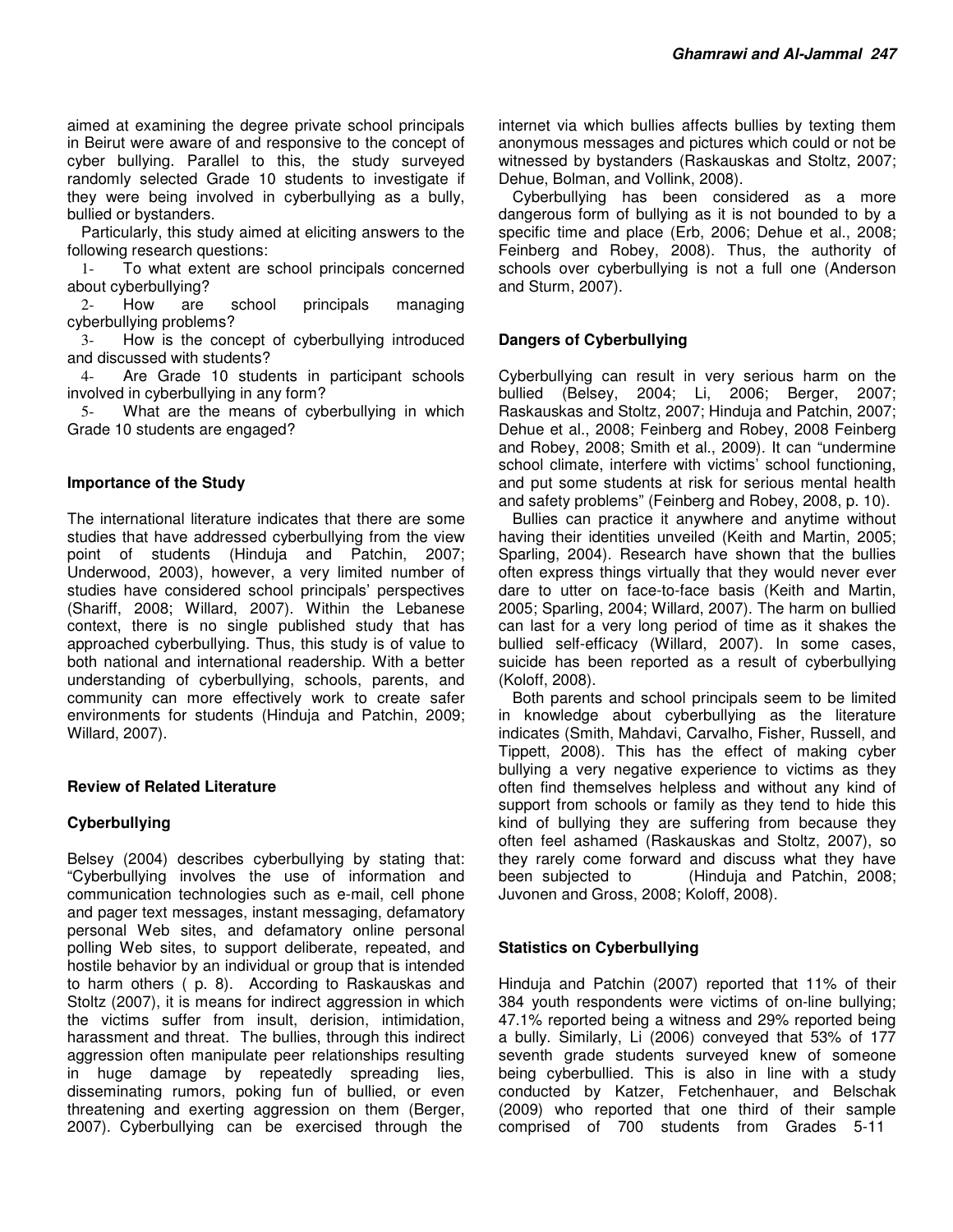experienced cyberbullying more than once a month. Katzer et al. (2009) concluded that victimization between school and the Internet are highly interrelated. In other words, school issues are primary causes for cyberbullying acts. This point is also assured in a study conducted by Kowalski and Limber (2007) whose study indicated that around 52% of their 3767 respondents enrolled in Grades 6-8 cyberbullied because of scholastic issues and that cyberbullying took place at school premises.

#### **Impact of Cyberbullying on Schools**

The above statistics ring the bell for school administrations as cyberbullying could cause severe problems at schools (Kowalski and Limber, 2007; Katzer et al., 2009). Given the facts that bullies remain anonymous, spread their bullying instantly and that they say things they would never say on face-to-face basis; then cyberbullying at schools is far more perilous than face-to-face bullying (Belsey, 2004). Consequently, it has the effect of deteriorating school culture and renders it unsafe and threatening and hence unconducive to student learning (Sousa, 2003; Cheurprakobkit and Bartsch, 2005).

Thus schools need to confront the dangers of cyberbullying with policies that protect students and provide them with methods to prevent and reduce cyberbullying (Franek, 2006). This may not be realized unless school leaders understand cyberbullying and become aware of its signs (Franek, 2006).

## **METHODOLOGY**

## **Participants**

An invitation for participation in the study was sent to 112 private K-12 schools in Greater Beirut Area was sent. Only 56 schools responded positively, out of which 50 schools completed the surveys. Thus the sample was comprised of 50 school principals and 260 Grade 10 students who were enrolled in those schools.

#### **Research Instruments**

1- *Student Survey Instrument***:** A short survey was developed in Arabic and was inspired by Smith et al. (2006) questionnaire. The survey questioned students about how often they had become victims of cyberbullying or actively cyber bullied others, both inside or outside school. Six media types were addressed, including: (1) short text messages (SMS), (2) YouTube video clips, (3) Phone calls, (4) Emails, (5) Facebook, and (6) Instant messaging. A section of the questionnaire

was devoted for the purpose of collecting information about students, including: gender, age, and overall years in school.

2- *Principal Survey Instrument***:** A 15-item questionnaire adapted from Li's (2008) survey on School Cyberbullying was developed addressing school principals. The internal reliability of the instrument is 0.88 according to Li (2008). The questionnaire aims to measure school principals' perceptions and experiences of cyberbullying. Each statement was rated by a five item Likert-scale ranging from strongly agrees to strongly disagree. The survey also included demographic data such as gender and years of experience.

## **Analysis of Data**

Data was analyzed using Statistical Package for Social Sciences (SPSS 21.0). Descriptive statistics were used to describe and summarize the properties of the mass of data collected from the respondents. Means scores, standard deviations and percentages were calculated per each item of the survey instrument.

## **RESULTS**

### **Demographic Characteristics of the Sample**

Section A of the principals' survey collected demographic information pertaining to school principals. These are presented in Table 1 which indicates that the majority of the sample was comprised of female principals (54.3%). The age of the majority of participants was more than 46 years (51.5%). 43% of participant principals had a principalship experience between 6-10 years. Finally, the majority of the sample were holders of none educational Bachelor degrees (67.5%).

On the other hand Table 2 presents demographic characteristics of the sample of students involved in the study.

#### **Research Question 1: To what extent are school principals concerned about cyberbullying?**

Section B (I) comprised of 6 items attempted to elicit answers for research question 1. Principals' responses are presented in Table 3. As this table shows, principals admitted that cyberbullying was taking place in schools (63%) but not in their own school (15%). They believed that cyberbullying impacts students negatively (63.1%) but not largely on school culture (37.1%). Only 32.4% principals considered cyberbullying to be as serious as face-to-face bullying, and 18.5% considered it as a primary concern for them at school.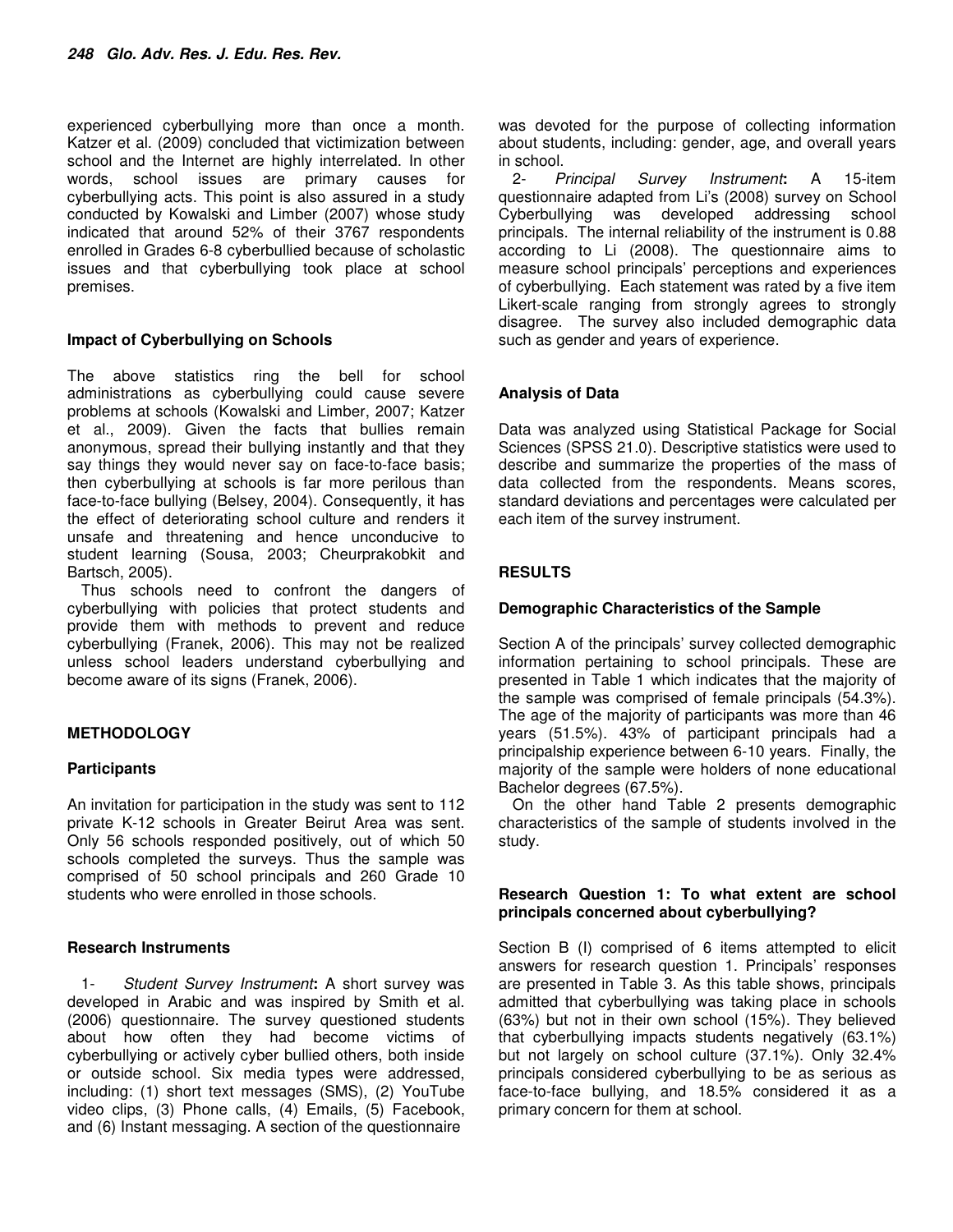**Table 1** Demographic Characteristic of Principals Participating in the Study

|                                                           | $\%$ |
|-----------------------------------------------------------|------|
| Gender                                                    |      |
| Male                                                      | 40   |
| Female                                                    | 60   |
|                                                           |      |
| Age (Years)                                               |      |
| Less than 25                                              | 0.0  |
| 26-35                                                     | 7.6  |
| 36-45                                                     | 40.9 |
| 46 and above                                              | 51.5 |
|                                                           |      |
| Experience in Principalship (Years)                       |      |
| $1-3$                                                     | 35.0 |
| $4 - 10$                                                  | 6.6  |
| $11 - 15$                                                 | 43.0 |
| 16-20                                                     | 8.6  |
| 21 or more                                                | 6.6  |
|                                                           |      |
| <b>Highest Degree Held</b>                                |      |
| End of School Certificate or less                         | 14.2 |
| Bachelors (Faculty of Education Graduates)                | 12.3 |
| Bachelors (Graduated from faculties other than Education) | 67.5 |
| <b>Masters</b>                                            | 6.0  |
| <b>PhD</b>                                                | 0.0  |
|                                                           |      |

**Table 2** Demographic Characteristics of Grade 10 Students Participating in the Study

|                                                 | %  |
|-------------------------------------------------|----|
| Gender                                          |    |
| Male                                            | 47 |
| Female                                          | 53 |
| Age (Years)<br>16 years<br>15 years<br>13 years |    |
|                                                 | 4  |
|                                                 | 95 |
|                                                 |    |
|                                                 |    |

**Table 3** Principals' Concern about Cyberbullying

| Items                                                 | SA      |       | N       |       | SD          |
|-------------------------------------------------------|---------|-------|---------|-------|-------------|
| Cyberbullying is taking place in schools              | 40.2%   | 22.8% | $2.3\%$ | 23.7% | 11.0%       |
| Cyberbullying is as serious as face-to-face bullying  | 18.6%   | 13.8% | $3.0\%$ | 31.4% | 33.2%       |
| Cyberbullying can negatively impact students          | 28.5%   | 34.6% | $4.1\%$ | 18.4% | 14.4%       |
| Cyberbullying can negatively impact school culture    | 21.8%   | 15.3% | $2.8\%$ |       | 28.9% 31.2% |
| Cyberbullying is happening in my school               | $9.1\%$ | 7.9%  | 35.6%   | 24.7% | 22.7%       |
| Cyberbullying is one of my primary concerns at school | 7.3%    | 11.2% | 27.8%   | 31.2% | 22.5%       |

#### **Research Question 2: How are school principals managing cyberbullying problems?**

Section B (II) comprised of 5 items attempted to elicit answers for research question 2. Principals' responses are presented in Table 4. As table 4 shows, only 17% of school principals admitted that they had cyberbullying policies in place at school to safeguard the wellbeing of students. The majority of them do not hold orientation sessions for students (18.5%) and parents (13.1%). On a brighter side, school principals explained that 81.1% of school principals ensured computers at school did not allow students to access social media websites which could help in one way or another to minimize cyberbullying. Finally, school principals explained that school counsellors were made available to support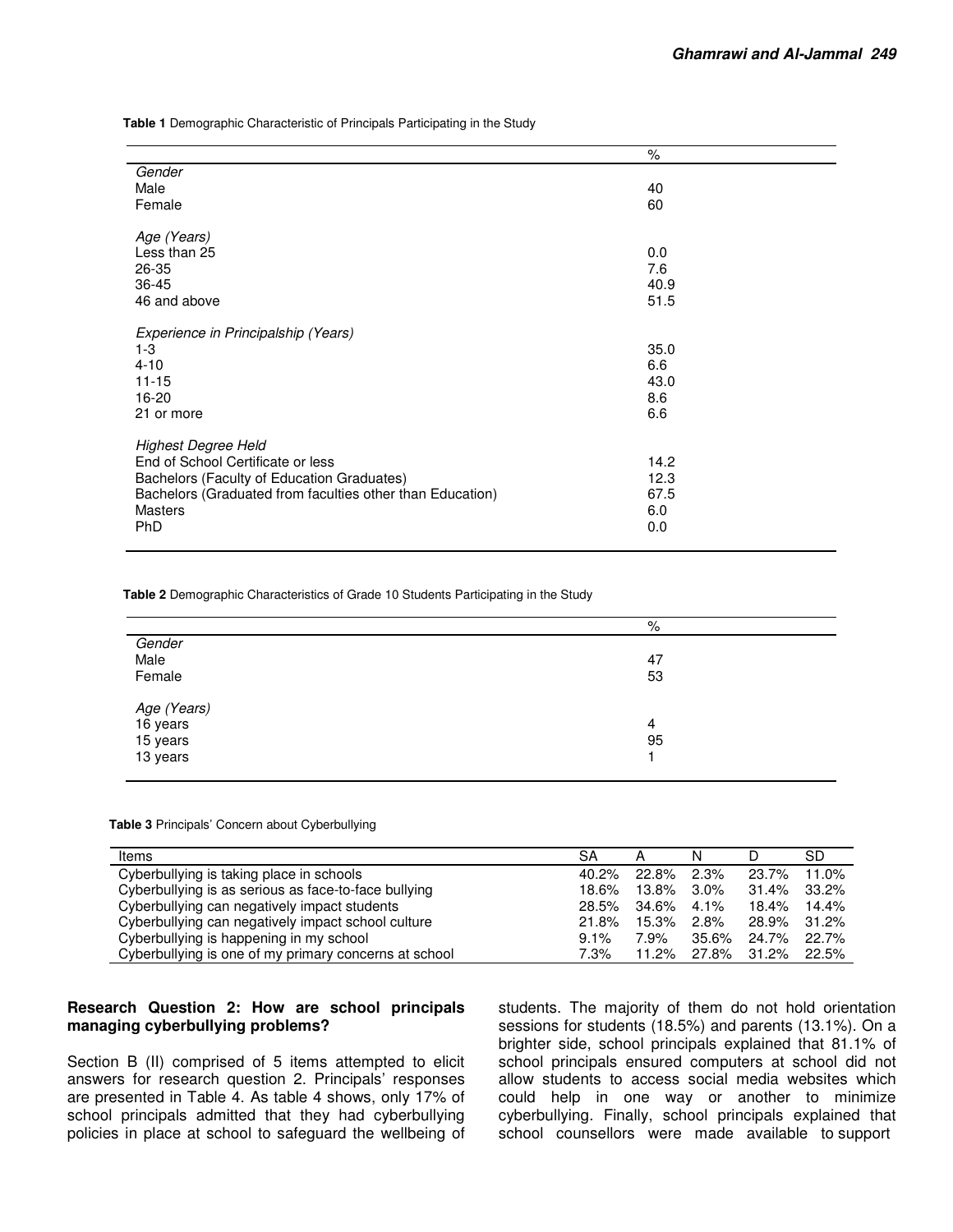**Table 4** Principals' Management of Cyberbullying

| Items                                                                                                                                                                           | SA                | A              | N                | D                 | SD             |
|---------------------------------------------------------------------------------------------------------------------------------------------------------------------------------|-------------------|----------------|------------------|-------------------|----------------|
| We have policies in place for dealing with cyberbullying at school<br>Orientation sessions are held in school to raise student awareness<br>about cyberbullying                 | 9.1%<br>7.3%      | 7.9%<br>11.2%  | 22.7%<br>22.5%   | 35.6%<br>27.8%    | 24.7%<br>31.2% |
| Orientation sessions are held in school to raise student awareness<br>about cyberbullying                                                                                       | 8.5%              | 4.6%           | $14.4\%$         | 34.1%             | 38.4%          |
| Cyberbullied students have counsellors to deal with<br>Computers at schools are controlled to avoid the use of programs via<br>which cyberbullying would most likely take place | $20.2\%$<br>48.6% | 11.8%<br>33.2% | 31.0%<br>$3.0\%$ | $13.3\%$<br>13.8% | 23.7%<br>1.4%  |

**Table 5** Means for Addressing Cyberbullying with Students

| Items                                                                                         | SA            |                 |                               |                      | SD             |
|-----------------------------------------------------------------------------------------------|---------------|-----------------|-------------------------------|----------------------|----------------|
| Teachers are trained to hold classroom discussions about cyberbullying                        | 9.1%          | 3.9%            | 22.7%                         | 39.6%                | 24.7%          |
| Curricula are enriched to address cyberbullying<br>Classroom activities address cyberbullying | 9.3%<br>18.5% | $9.2\%$<br>4.6% | 19.5%                         | 29.8%<br>24.4% 24.1% | 32.2%<br>28.4% |
| School-wide activities are held to address cyberbullying                                      |               |                 | 10.2% 11.8% 21.0% 23.3% 33.7% |                      |                |

**Table 6a** Grade 10 experience with cyberbullying

| Items                                                                                                | Yes | No  |
|------------------------------------------------------------------------------------------------------|-----|-----|
| I have been cyberbullied during this academic year                                                   | 68% | 32% |
| I have cyberbullied at least one colleague during this academic year                                 | 67% | 33% |
| I have watched a friend cyberbullying another at least once during this<br>academic year (bystander) | 73% | 27% |
| I have cyberbullied a friend while on school campus                                                  | 68% | 32% |

**Table 6b** Method via which Grade 10 students were cyberbullies

| Items                               | Victim | Bully | <b>Bystander</b> |
|-------------------------------------|--------|-------|------------------|
| Facebook                            | 63%    | 59%   | 48%              |
| Short Text Messages on Mobile (SMS) | 41%    | 33%   | 29%              |
| Anonymous mobile calls              | 21%    | 15%   | 11%              |
| YouTube                             | 45%    | 42%   | 18%              |
| Chat rooms                          | 18%    | 23%   | 12%              |
| Picture/Video clip phone bullying   | 26%    | 31%   | 14%              |
| Email                               | 47%    | 23%   | 15%              |

students who were cyberbullied (32%).

#### **Research Question 3: How is the concept of cyberbullying introduced and discussed with students?**

Section B (III) comprised of 4 items attempted to elicit answers for research question 3. Principals' responses are presented in Table 5. Parallel to Table 3, cyberbullying does not seem to be a major concern for schools. This is manifested in the weak interest in teacher preparation (15%), curricular enrichment (18.5%), classroom activities (23.1%) and school-wide activities (22.0%).

#### **Research Question 4: Are Grade 10 students in participant schools involved in cyberbullying?**

Student survey consisted of sections A and B. The latter collected demographic informations about student and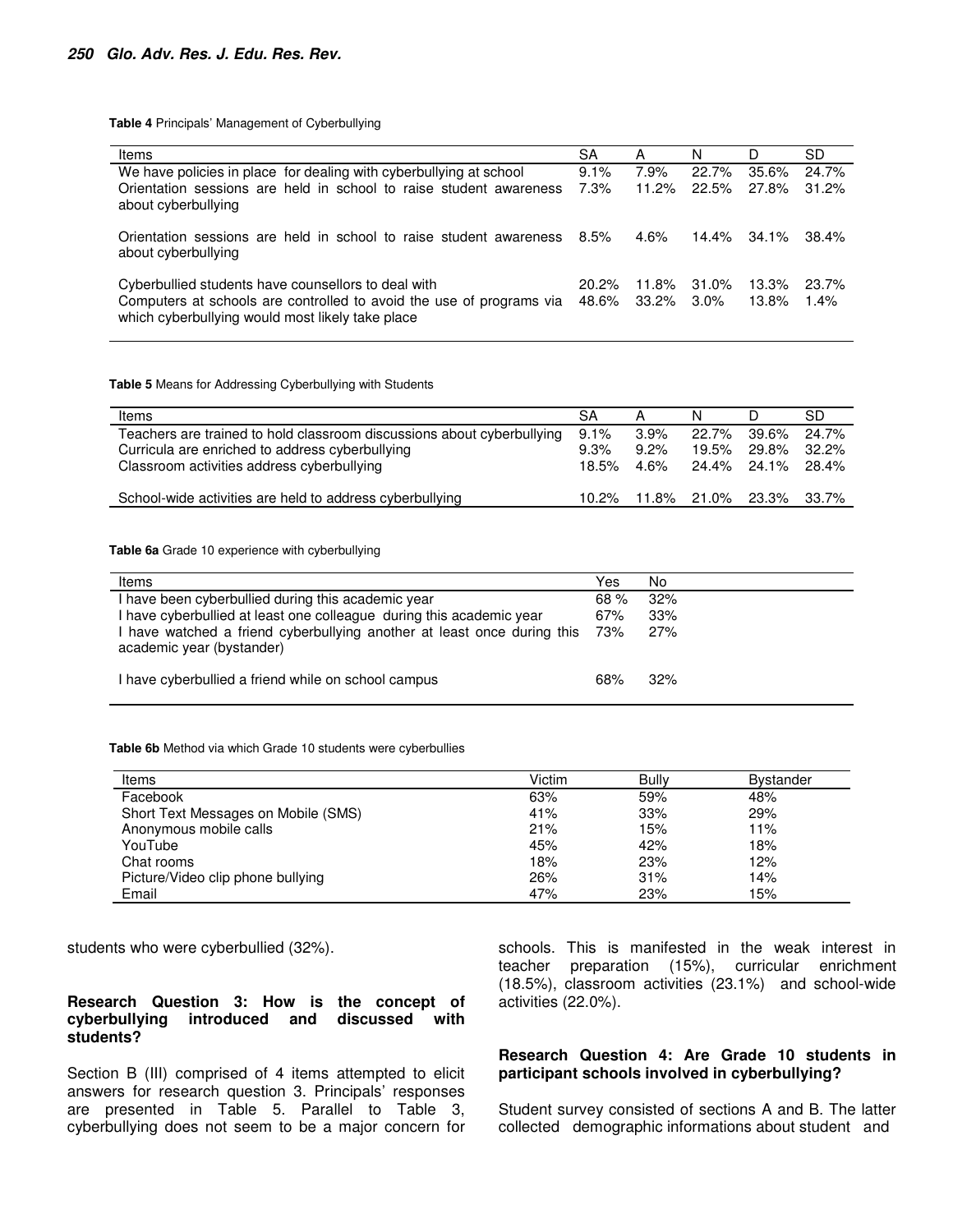are represented in Table 2. Section B attempts to collect responses from students regarding their cyberbullying experiences. The first 4 items of section B attempted to elicit answers for research question 4. Students' responses are presented in Tables 6a/b.

Table 6a shows that 68% of participant students were being cyberbullied during the academic year in which the study was conducted. 67% bullied a colleague, while 73% played the role of bystanders within the cyberbullying process. Interestingly, 68% of students explained that they performed bullying while on school campus.

Around 177 students who participated in this study said they were victims or bullied someone else during the current academic year. Meanwhile, 190 students acted as bystanders within the process of cyberbullying. All of those students were requested to describe means via which cyberbullying took place. Besides, students were asked to tell if the act of cyberbullying took place while on school campus or not. Results are presented in Table 6b.

Table 6b suggests that the Facebook is the most popular website for cyberbullying, followed roughly by YouTube, Emails and SMS; picture/video clip phone bullying and chat rooms; and finally by anonymous phone calls.

## **DISCUSSION**

Results indicate an obvious gap between what school principals claimed and what was actually going on in schools as per students. In fact, school principals asserted that cyberbullying was still not prevailing in their schools, as 17% of principals thought that it has crept into their own schools. Meanwhile, 68% of a tiny sample from only one Grade level of their schools manifested that they were being cyberbullied during the academic year in which the study was conducted. This discrepancy between what principals thought and what was going on with students is alarming; especially when the principals expressed that they were slightly concerned about cyberbullying in their schools (18.5%).

Results indicated that schools were not seeking any prevention for the occurrence of cyberbullying in their schools. No teacher training is devoted for that purpose. Besides, schools do not seem to be enriching the curricula with activities, information or school-wide activities and events that could serve in raising the awareness of students as to the harm they could be causing to colleagues when they bully them technologically. This is not a surprise, given the fact that only 37.1% of school principals believed that school culture would be threatened with the prevalence of cyberbullying within their premises. The study shows that not only school principals did not seek preventive measures against cyberbullying, but also they did not set up school policies and measures to deal with

cyberbullying as it takes place. Their management of the whole phenomenon is quite weak.

Facebook, YouTube and Picture/video clips should be used to enhance student rather than to be major tools for exercising cyberbullying against colleagues. This should be part of the teaching and learning process taking in classes; and teachers need to raise student awareness as to the legal aspects that they could confront if they don't respect governing rules of using them. Unfortunately, this is a viscous circle, because this necessitates teacher training.

#### **CONCLUSION**

Cyberbullying rates obtained detected in this study are higher than those obtained in studies reported in the literature such as Hinduja and Patchin (2006; 2007), Li (2006), Li (2007), Raskauskas and Stoltz (2007) and Smith et al. (2006). One justification has to do with a methodological issue related to the choice of the sample. In fact, this study has selected youth of an average age of 16 years only. Other studies selected individuals whose age range was between 6-19 years old. This could be one justification for this discrepancy.

Students preferred tool of cyberbullying was found to be the Facebook. This is a finding that goes opposite to Raskauskas and Stoltz (2007) as well as Smith et al. (2006) who found out that phone calls and text message bullying were the most dominant tools of cyberbullying. One justification could be attributed to the rapid growth of the number of users of the Facebook from one year to another. Facebook has reported 1.11 billion users in March 2013. This number was only 12 million by the end of the year 2006 and 50 million by the end of the year 2007, which are the years in which the studies above were conducted.

School principals involved in this study regarded cyberbullying to be a less serious form of bullying as compared to face-to-face cyberbullying. This is an alarming finding which entails that they are not fully aware of the harm entailed by cyberbullying. The literature asserts that the dangers of cyberbullying are far more hazardous than those of traditional bullying (Betts, 2009; Cowie and Jennifer, 2008; Hobbs, 2009; Koloff, 2009; Mishna et al., 2009). The anonymity of this type of bullying, the speed of spread, and its lack of limitation to time and place are all factors that contribute to making cyberbullying far more threatening (Erb, 2006; Betts, 2009; Cowie and Jennifer, 2008; Dehue et al., 2008; Feinberg and Robey, 2008; Hobbs, 2009; Koloff, 2009; Mishna et al., 2009).

Because principals did not consider cyberbullying a serious phenomenon in school, they did not set up preventive or punitive or curing policies to handle them. They did not focus on enhancing teachers' skills so as to enable them to raise student awareness regarding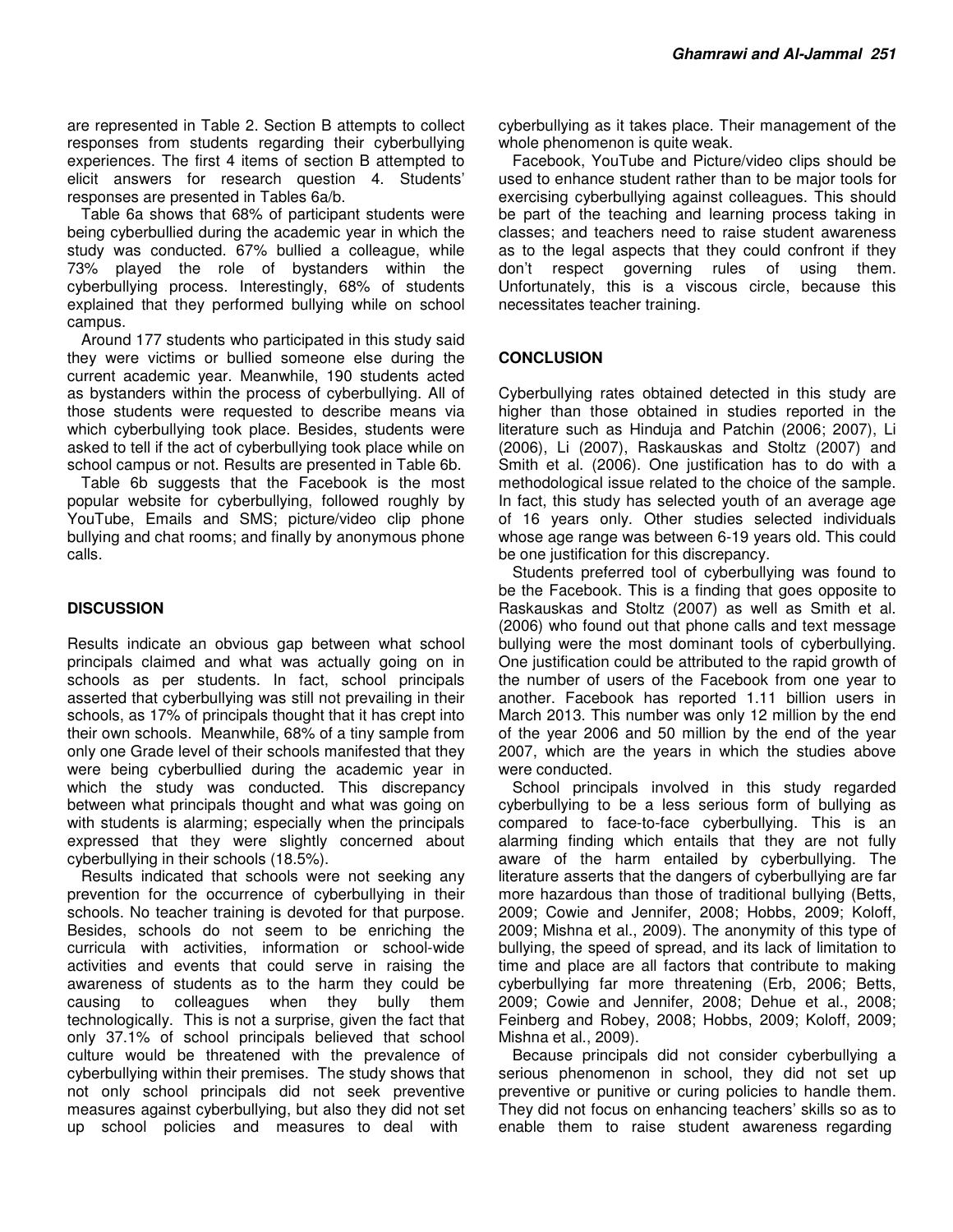cyberbullying; nor did they emphasize the dangers of this issue by enriching the curricula with activities whether per classrooms or school-wide. The literature emphasizes the importance of school policies, teacher training, curricular enrichment, and involvement of parents as keys to combat cyberbullying in schools (Siu, 2004; Erb, 2006; Betts, 2009; Cowie and Jennifer, 2008; Dehue et al., 2008; Feinberg and Robey, 2008; Hobbs, 2009; Koloff, 2009; Mishna et al., 2009). Given this fact, schools are unaware of the degree to which cyberbullying can grow in their own schools and what consequences could entail.

#### **Limitations of the Study**

This study is confronted with a number of methodological limitations which restricts the extrapolation of its results. The first one of them all is the small size of the sample group of school principals and participating students. In addition, the criteria used for selecting the schools were limited to the ease of accessing schools. Only private schools were invited to participate in the study, and particularly those localized in Beirut, the capital of Lebanon. It would be desirable to corroborate the obtained results in representative sample groups.

#### **Recommendation for Practice**

There is much to recommend based on the results obtained from this study. School principals are invited to give cyberbullying another thought, one that recognizes the possible threats that it could entail. It can cause very serious harm (Belsey, 2004; Li, 2006; Berger, 2007; Raskauskas and Stoltz, 2007; Hinduja and Patchin, 2007; Dehue et al., 2008; Feinberg and Robey, 2008 Feinberg and Robey, 2008; Smith et al., 2009); including threats on school culture and student learning (Feinberg and Robey, 2008). Not only this, Koloff (2009) has reported suicide as one consequence of cyberbullying. Pre-service and inservice principal training programs should be modified to raise their awareness as to this particular phenomenon, its consequences and the means for tackling it effectively. Once principals' awareness is raised, they could work towards enriching teachers' experience with technology use, so that they can better raise students' awareness on how to effectively and ethically use technology. By this teachers could act as "agents of change" by proactively opening a dialogue with students about this problem.

Principals are urgently called to set robust anti-bullying preventive and punitive policies. It is necessary for all members of the school to be on one accord and have a united front against the unwanted behavior based on such policies. The integration of bully prevention programs at schools can show solidarity on the part of administration and staff and that cyberbullying is against school policy. Students need to know that they will be

held accountable for their own actions.

#### **Recommendations for Future Research**

This study was limited to private schools located in Beirut, the capital of Lebanon. It would be informative if future research employs a more representative sample of schools. The involvement of public schools would give a more comprehensive picture of the reality of cyberbullying in schools. Besides, geographic dispersion would be beneficial allowing for schools for the various governorates of Lebanon to take part.

Another recommendation for future research is to approach cyberbullying through the qualitative methodology so as gain deep empathetic information pertaining to why students get involved in cyberbullying.

#### **REFERENCES**

- Bamford A (2005). Cyber-bullying. *Classroom, 25*(1): 18-19.
- Bargh J and McKenna K (2004). The internet and social life. *Annual Review of Psychology, 55*: 573-590.
- What is cyberbullying? Retrieved from http://www.bullying.org/ external/documents/ACF6F8.pdf
- Berger K (2007). Update on school bullying at school: Science forgotten? *Development Review, 27:* 90-126.
- Betts C (2008). Cyberbullying: The legal implications and consequences. *Boarding Briefing Paper.* Available: http://www.boarding.org.uk/file\_uploads/94-BBP23 Cyberbullying.pdf
- Campbell M (2005). Cyber-bullying An old problem in a new guise. *Australasian J. Guidance and Counsel., 15*(1): 68-76.
- Cheurprakobkit S and Bartsch RA (2005). Security measures on school crime in Texas middle and high schools. *Educational Research, 47*(2): 245-250. doi:10.1080/00131880500104366
- Coloroso B (2003). *The bully, the bullied, and the bystander: From preschool to high school:How parents and teachers can help break the cycle of violence*. New York, NY: Harper-Collins.
- Cowie J and Jennifer D (2008). *New Perspectives on Bullying*. Berkshire: Open University Press.
- Cross EJ, Richardson B, Douglas T and Volkaenal-Flatt J., 2009. *Virtual Violence: Protecting Children from Cyber-bullying.* London: Beatbullying.
- Dedman B (2001). Schools may miss mark on preventing violence. Retrieved Oct. 16, 2003, from http://www.suntimes.com/shoot/shoot16.html
- Dehue F, Bolman C and Vollink T (2008). Cyberbullying: Youngsters' experiences and parental perception. *Cyberpsychology and Behavior, 11*(2): 217-223. doi:10.1089/cpb.2007.0008
- Espelage D, Bosworth K and Simon T (2000). Examining the social context of bullying behaviors in early adolescence. *J. counsel. and development, 78*(3): 326-333.
- Fattah H (2003). America untethered. Retrieved from: http://www.upoc.com/corp/news/UpocAmDem.pdf
- Franek M (2006). Foiling cyberbullies in the new Wild West. *Educational Leadership, 63*(4): 39-43.
- Hinduja S and Patchin J (2008). Cyberbullying: An Exploratory Analysis of Factors Related to Offending and Victimization. . *Deviant Behavior, 29*(2): 129-156.Hinduja, S., and Patchin, J. W. (2007). Offline consequences of online victimization: School violence and delinguency. J. Sch. Violence. 6(3): 89-112. Doi delinquency. *J. Sch. Violence, 6*(3): 89-112. Doi 10.1300/J202v06n03\_06
- Hinduja S and Patchin JW (2008). Cyberbullying: An exploratory analysis of factors related to offending and victimization. *Deviant Behavior, 29*: 129-156. doi:10.1080/01639620701457816.